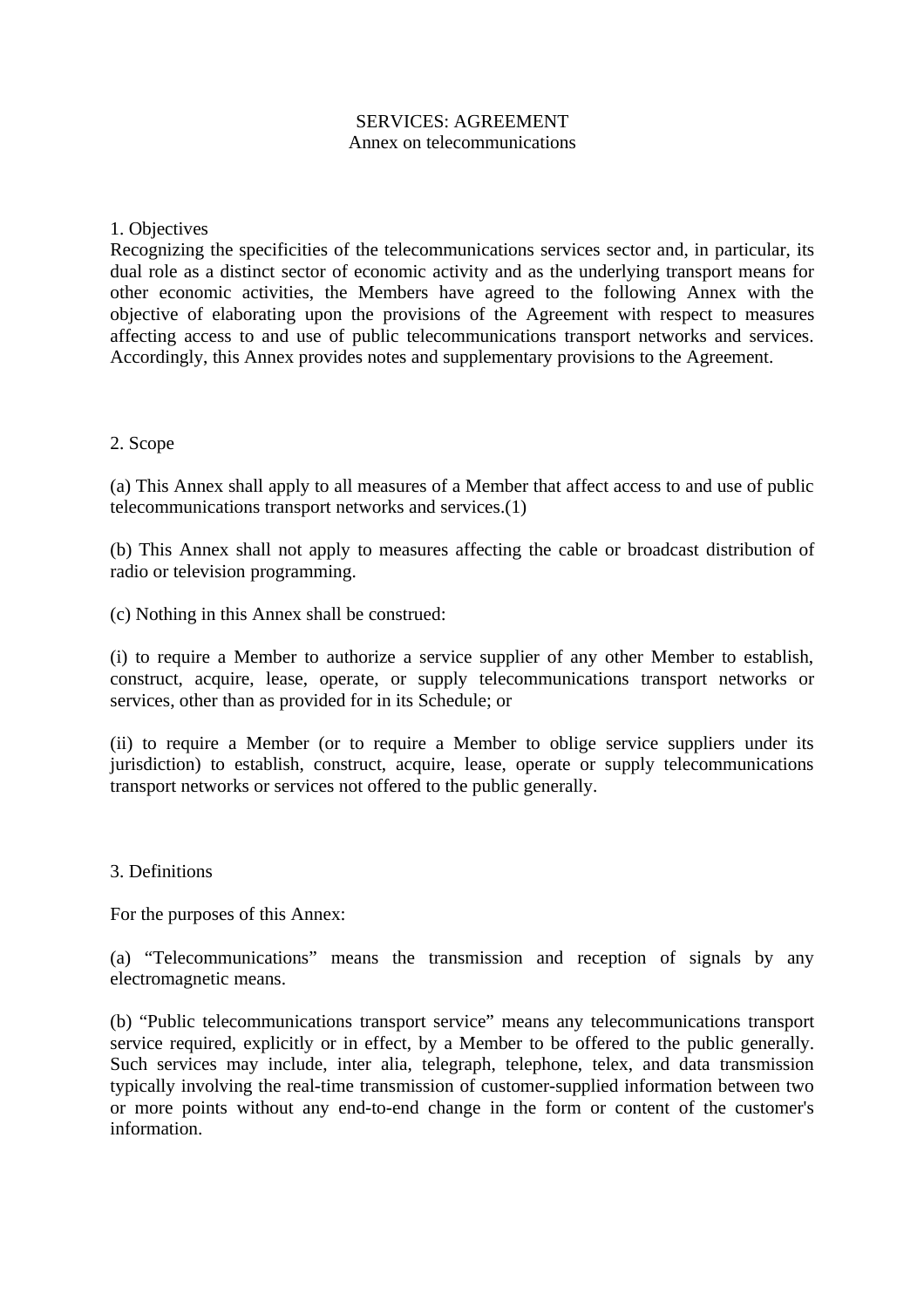(c) "Public telecommunications transport network" means the public telecommunications infrastructure which permits telecommunications between and among defined network termination points.

(d) "Intra-corporate communications" means telecommunications through which a company communicates within the company or with or among its subsidiaries, branches and, subject to a Member's domestic laws and regulations, affiliates. For these purposes, "subsidiaries", "branches" and, where applicable, "affiliates" shall be as defined by each Member. "Intracorporate communications" in this Annex excludes commercial or non-commercial services that are supplied to companies that are not related subsidiaries, branches or affiliates, or that are offered to customers or potential customers.

(e) Any reference to a paragraph or subparagraph of this Annex includes all subdivisions thereof.

# 4. Transparency

In the application of Article III of the Agreement, each Member shall ensure that relevant information on conditions affecting access to and use of public telecommunications transport networks and services is publicly available, including: tariffs and other terms and conditions of service; specifications of technical interfaces with such networks and services; information on bodies responsible for the preparation and adoption of standards affecting such access and use; conditions applying to attachment of terminal or other equipment; and notifications, registration or licensing requirements, if any.

# 5. Access to and use of Public Telecommunications Transport Networks and Services

(a) Each Member shall ensure that any service supplier of any other Member is accorded access to and use of public telecommunications transport networks and services on reasonable and non-discriminatory terms and conditions, for the supply of a service included in its Schedule. This obligation shall be applied, inter alia, through paragraphs (b) through (f).(2)

(b) Each Member shall ensure that service suppliers of any other Member have access to and use of any public telecommunications transport network or service offered within or across the border of that Member, including private leased circuits, and to this end shall ensure, subject to paragraphs (e) and (f), that such suppliers are permitted:

(i) to purchase or lease and attach terminal or other equipment which interfaces with the network and which is necessary to supply a supplier's services;

(ii) to interconnect private leased or owned circuits with public telecommunications transport networks and services or with circuits leased or owned by another service supplier; and

(iii) to use operating protocols of the service supplier's choice in the supply of any service, other than as necessary to ensure the availability of telecommunications transport networks and services to the public generally.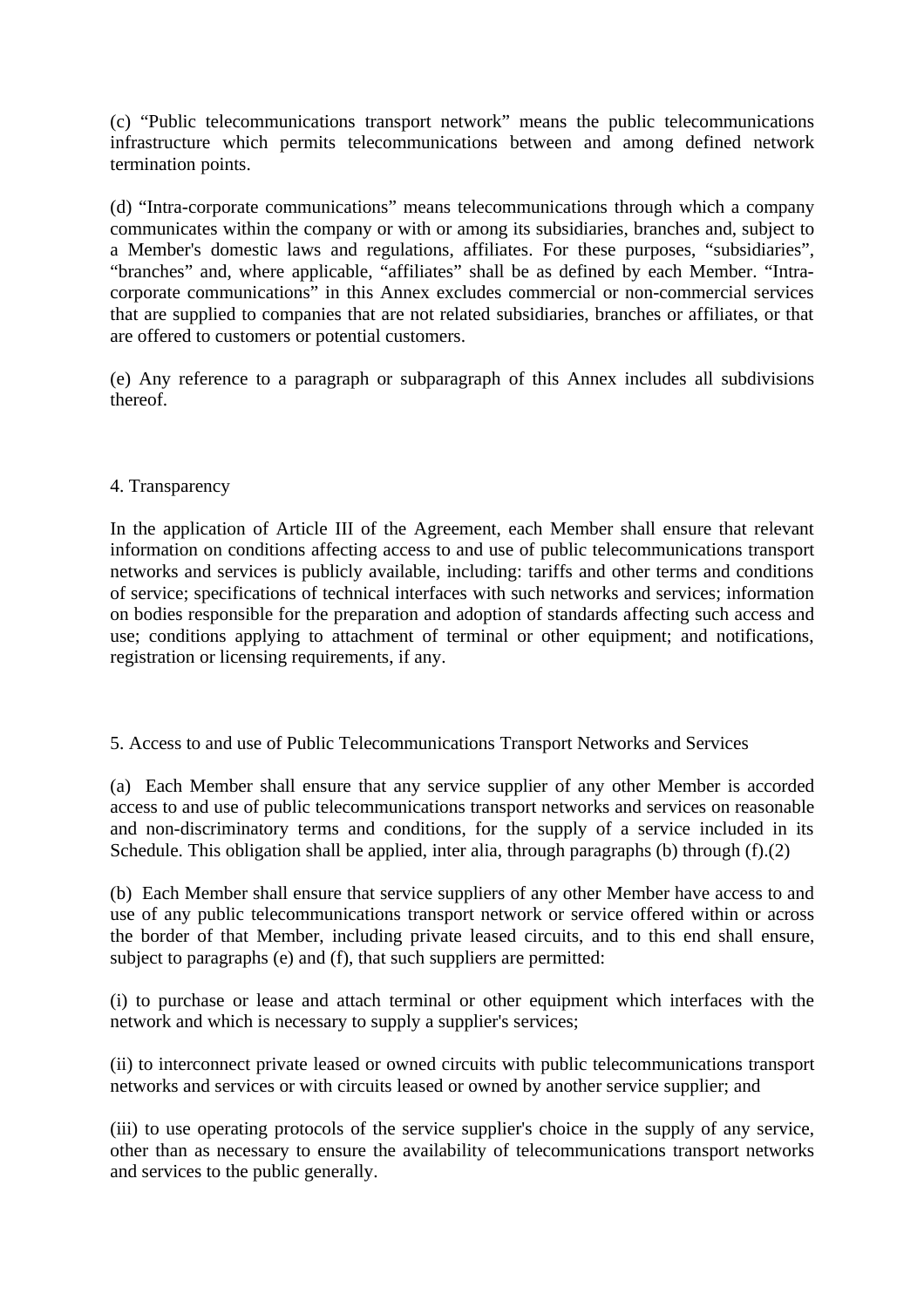(c) Each Member shall ensure that service suppliers of any other Member may use public telecommunications transport networks and services for the movement of information within and across borders, including for intra-corporate communications of such service suppliers, and for access to information contained in data bases or otherwise stored in machine-readable form in the territory of any Member. Any new or amended measures of a Member significantly affecting such use shall be notified and shall be subject to consultation, in accordance with relevant provisions of the Agreement.

(d) Notwithstanding the preceding paragraph, a Member may take such measures as are necessary to ensure the security and confidentiality of messages, subject to the requirement that such measures are not applied in a manner which would constitute a means of arbitrary or unjustifiable discrimination or a disguised restriction on trade in services.

(e) Each Member shall ensure that no condition is imposed on access to and use of public telecommunications transport networks and services other than as necessary:

(i) to safeguard the public service responsibilities of suppliers of public telecommunications transport networks and services, in particular their ability to make their networks or services available to the public generally;

(ii) to protect the technical integrity of public telecommunications transport networks or services; or

(iii) to ensure that service suppliers of any other Member do not supply services unless permitted pursuant to commitments in the Member's Schedule.

(f) Provided that they satisfy the criteria set out in paragraph (e), conditions for access to and use of public telecommunications transport networks and services may include:

(i) restrictions on resale or shared use of such services;

(ii) a requirement to use specified technical interfaces, including interface protocols, for interconnection with such networks and services;

(iii) requirements, where necessary, for the inter-operability of such services and to encourage the achievement of the goals set out in paragraph 7(a);

(iv) type approval of terminal or other equipment which interfaces with the network and technical requirements relating to the attachment of such equipment to such networks;

(v) restrictions on inter-connection of private leased or owned circuits with such networks or services or with circuits leased or owned by another service supplier; or

(vi) notification, registration and licensing.

(g) Notwithstanding the preceding paragraphs of this section, a developing country Member may, consistent with its level of development, place reasonable conditions on access to and use of public telecommunications transport networks and services necessary to strengthen its domestic telecommunications infrastructure and service capacity and to increase its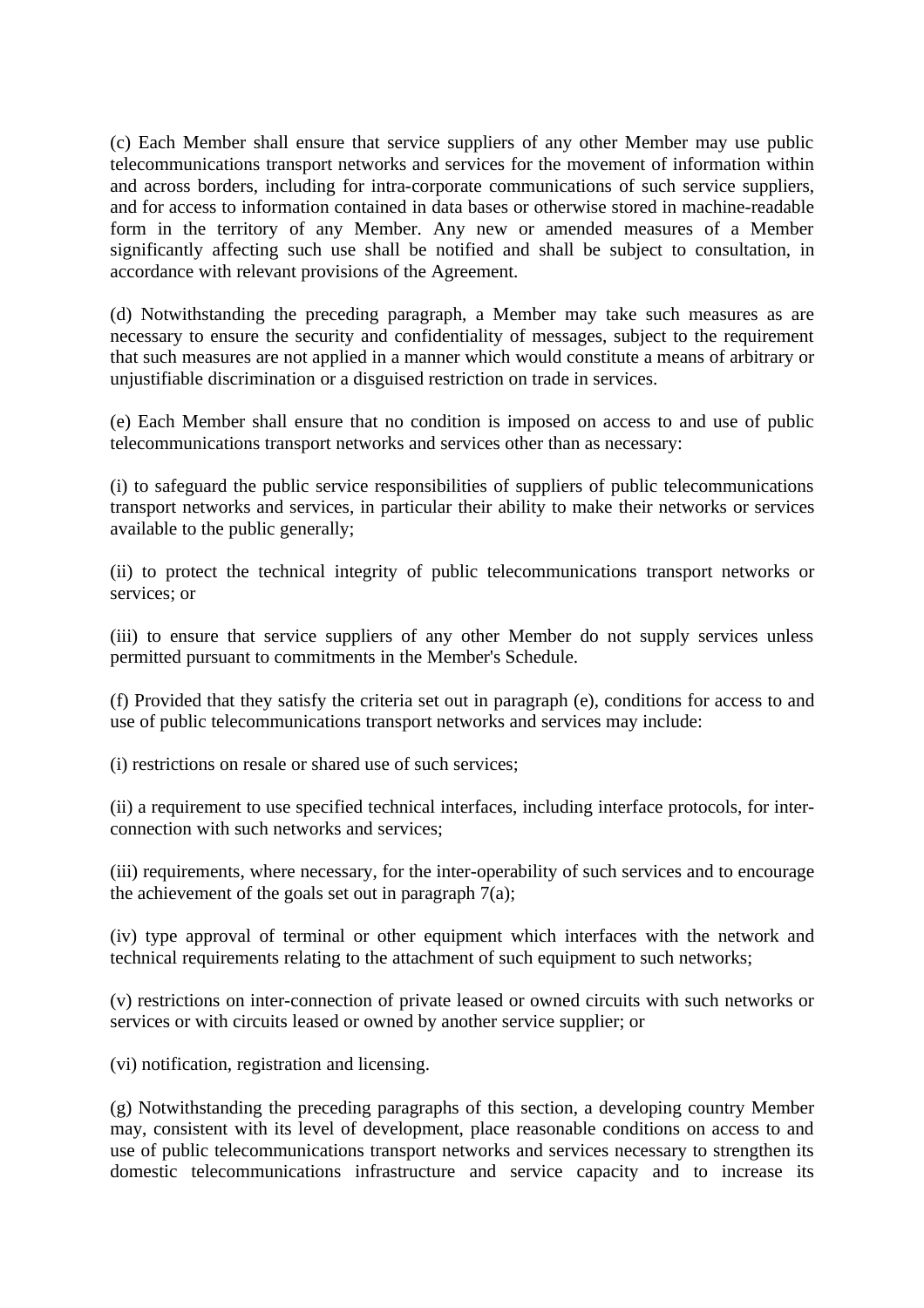participation in international trade in telecommunications services. Such conditions shall be specified in the Member's Schedule.

# 6. Technical Cooperation

(a) Members recognize that an efficient, advanced telecommunications infrastructure in countries, particularly developing countries, is essential to the expansion of their trade in services. To this end, Members endorse and encourage the participation, to the fullest extent practicable, of developed and developing countries and their suppliers of public telecommunications transport networks and services and other entities in the development programmes of international and regional organizations, including the International Telecommunication Union, the United Nations Development Programme, and the International Bank for Reconstruction and Development.

(b) Members shall encourage and support telecommunications cooperation among developing countries at the international, regional and sub-regional levels.

(c) In cooperation with relevant international organizations, Members shall make available, where practicable, to developing countries information with respect to telecommunications services and developments in telecommunications and information technology to assist in strengthening their domestic telecommunications services sector.

(d) Members shall give special consideration to opportunities for the least-developed countries to encourage foreign suppliers of telecommunications services to assist in the transfer of technology, training and other activities that support the development of their telecommunications infrastructure and expansion of their telecommunications services trade.

#### 7. Relation to International Organizations and Agreements

(a) Members recognize the importance of international standards for global compatibility and inter-operability of telecommunication networks and services and undertake to promote such standards through the work of relevant international bodies, including the International Telecommunication Union and the International Organization for Standardization.

(b) Members recognize the role played by intergovernmental and non-governmental organizations and agreements in ensuring the efficient operation of domestic and global telecommunications services, in particular the International Telecommunication Union. Members shall make appropriate arrangements, where relevant, for consultation with such organizations on matters arising from the implementation of this Annex.

Notes: